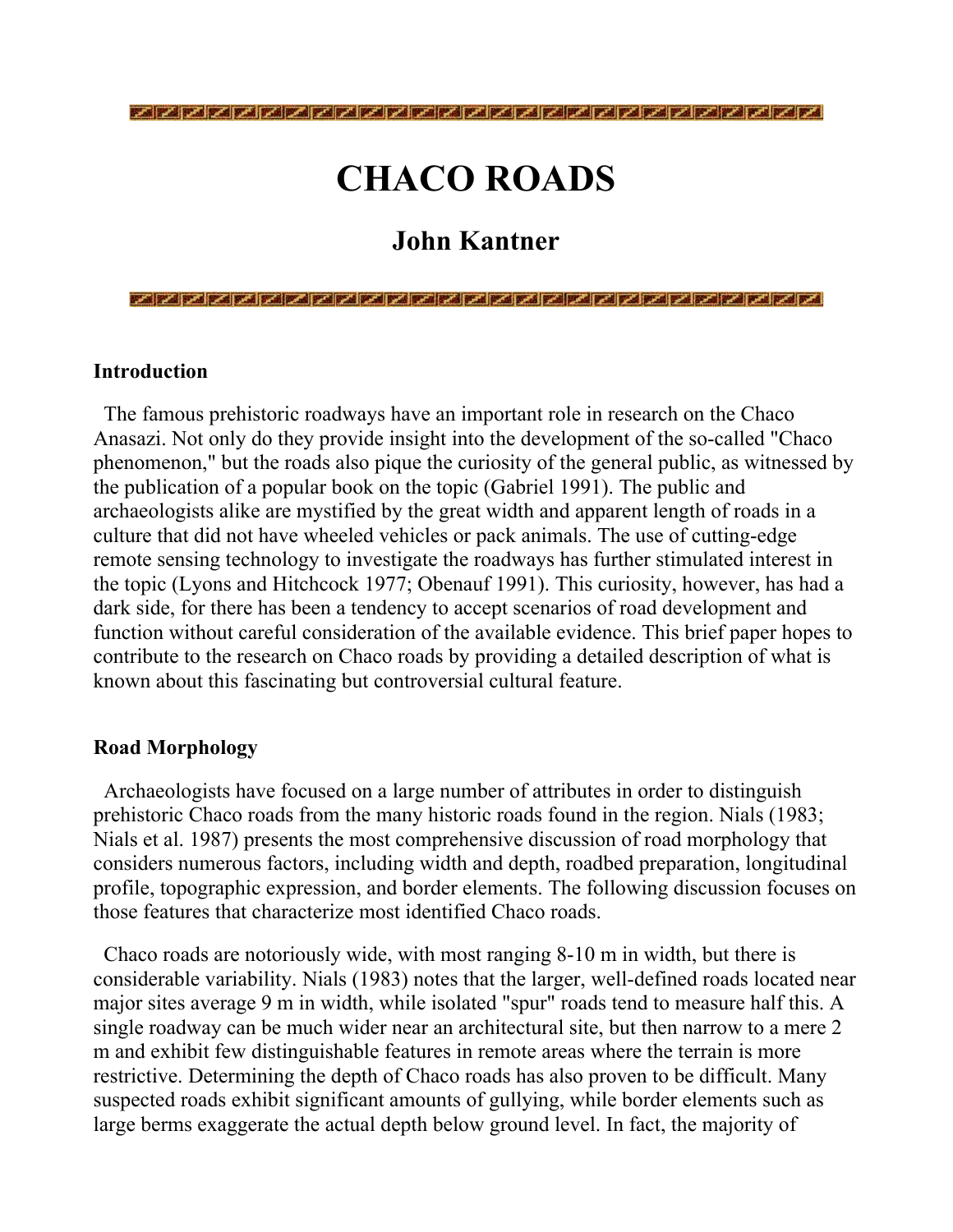suspected roadways have no topographic expression at all, either because they were never excavated into the surface during road construction or because natural processes have destroyed them (Nials 1983:6-15). Less frequent are roads that were excavated to hardpacked soil to form a roadbed; these range 10-50 cm in depth (Vivian 1995:17). A few road segments were actually excavated into sandstone bedrock, apparently in order to delineate the road.

 Nials (1983:6-21) notes that one of the most striking characteristics of Chaco roads is the highly variable elements that often border the roadways. Border elements range from spaced stones to crude masonry walls to large earthen berms. Most common is a low earthen or stone curb that likely formed during road preparation or cleaning (Vivian 1995:18). More unusual elements include walls of shaped masonry and grooves that were cut into sandstone to define roads as they traversed bedrock (e.g., Windes 1991). Most borders do not extend beyond 50 m, and a single road segment may have several different border elements. Some roads may exhibit a border only on one side, or two different elements may exist on opposite sides of a road.

 Longitudinal profiles of Chaco roads illustrate that they were normally "terrainfollowing" rather than graded. However, there are several examples where roadways were leveled by removing fill from high points, filling in low points, or using a cut-and-fill method utilizing both techniques (Nials 1983:6-10-6-12). More extensive treatments such as raised beds, stairways, or ramps are even more unusual, and those that have been identified are primarily located in and immediately around Chaco Canyon (Vivian 1995:18-19). Stairways are either cut directly into sandstone cliffs, or the steps are constructed of masonry and fill. Ramps along Chaco roads do not usually completely ascend obstacles, but instead provide platforms for stairways or foot- and hand-holds (Nials 1983:6-12).

 One of the most often cited characteristics of Chaco roads is their linearity. Many segments proceed in a straight line, often disregarding local topography. However, as Nials (1983:6-27) describes, "reportedly straight roads actually consist of a series of approximately aligned straight segments, which together often produce a straight trend for a larger portion of the road...Major course adjustments are usually in the form of an abrupt change (dogleg)." In a few cases, roads employ ramps or staircases to go over obstacles rather than going around them. The North Road is often considered to be the best example of this linearity, for it proceeds on a nearly perfect northerly direction for 50 km. However, perceptions of linearity can be colored by the straight lines that archaeologists draw on maps and label as "projected alignments" when the actual roadway cannot be identified (e.g., Stein 1983:Figure 8-4). Furthermore, there are numerous examples where roadways do curve or go! around obstacles, such as the segment near Standing Rock Herradura (Nials et al. 1987:110), the roadway south of Muddy Water (Nials et al. 1987:140), and the Ahshislepah Road between Escavada Wash and Ahshislepah Wash (Stein 1983:Figure 8-7; see also Windes 1991:Figure 11.3). Winding road segments are especially common in areas outside of the relatively flat San Juan Basin. Despite these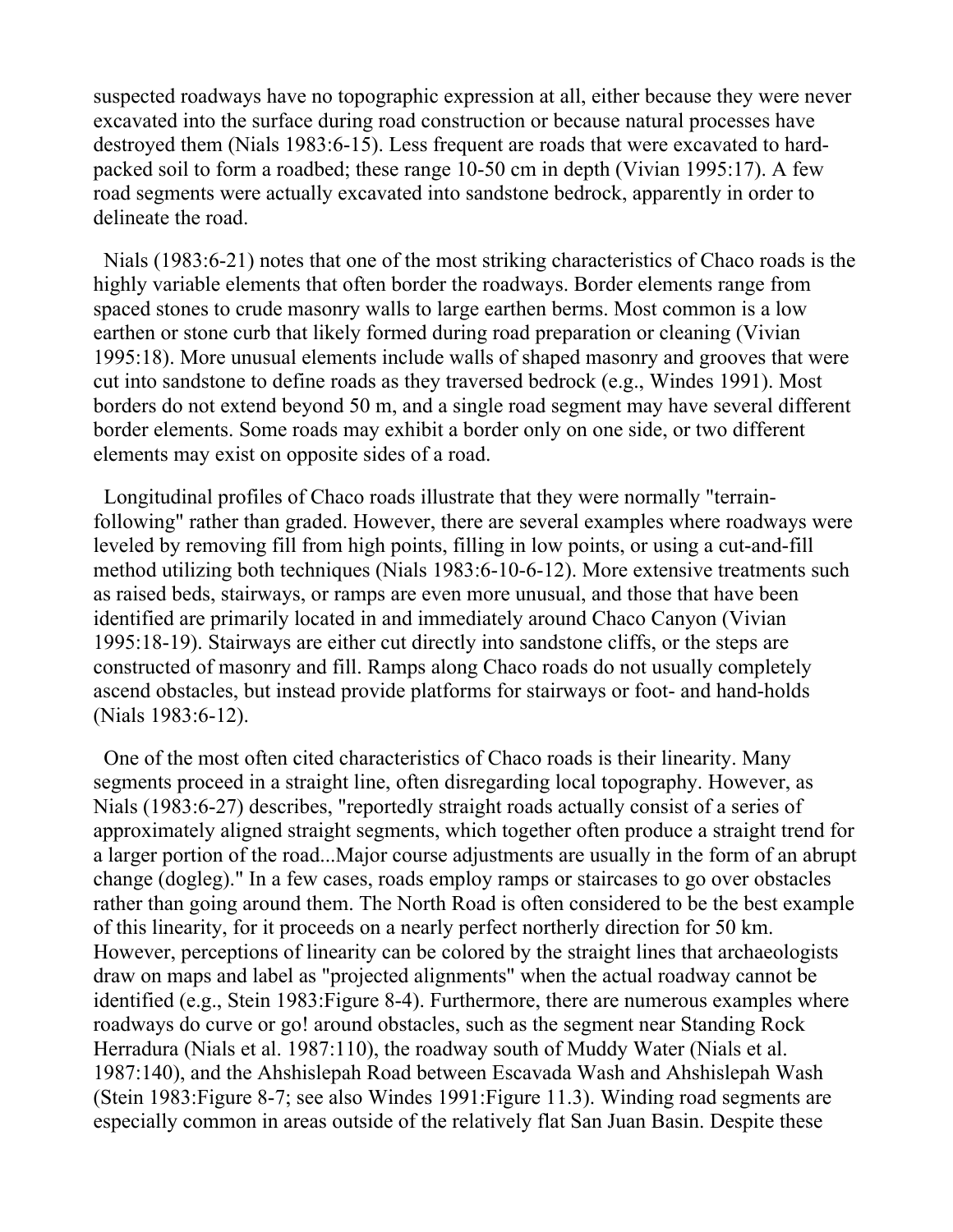caveats, however, most Chaco road segments do tend to maintain a high degree of linearity.

 An especially puzzling characteristic of Chaco roads is the construction of parallel road segments, which have been identified at places along both the North and South Roads. An extreme example is located north of Pierre's Ruin on the North Road (Nials 1983:6-29). Here, four segments spaced less than 40 m apart appear to be almost perfectly parallel. Little is known about these strange features, but evidence does indicate that one of the parallel segments typically exhibits significantly more use than its counterpart.

#### Road Accoutrements

 A variety of cultural features are commonly associated with suspected Chaco roads. These features are usually located adjacent to roadways, and their function was undoubtedly closely tied to the function of Chaco roads. However, definitively establishing the relationship between road-associated features and the roads is often difficult since the roads cannot be easily dated. In fact, many cultural features located on Chaco roads were abandoned before the roads were constructed (e.g., Casa Patricio on the South Road) or built after the Chaco period (e.g., Gray Ridge Compound on the alleged Coyote Canyon Road). This serves as a warning that we cannot automatically assume that features physically located near roads were functionally associated with the roads.

 Nials et al. (1987) present the most detailed examination of road-associated features. They list seven architectural forms common to Chaco roads: herraduras, avanzadas, zambullidas, earthworks, platforms, great houses, and great kivas. This discussion will focus on the first five; the latter two are discussed separately in another online paper. Another feature, the Windes' circular shrine, is also often considered to be associated with Chaco roads, but a recent study suggests that these small shrines are not part of the road complex (Kantner 1997).

 Herraduras are circular to horseshoe-shaped enclosures that usually measure 5-7 m across. The low masonry walls are normally open on one side, and the majority of examples are oriented towards the east. These structures almost always open onto the surface of Chaco roads, and they tend to be situated at topographic breaks, although Nials et al. (1987:13) note that not all breaks along roads exhibit herraduras. Both the zambullida and the avanzada categories are more vaguely defined. The former are generally considered to be masonry structures that are intermediate to herraduras and great houses. The massive walls are usually lower than those found in great houses, but like great houses, they tend to exhibit multiple rooms. The avanzada is a catch-all category that includes "minor architectural perturbations in the vicinity of prehistoric roads" (Nials et al. 1987:14). Both of these categories may well be variations of the herradura.

 Earthworks are often physically associated with roads as they approach great houses. These features, composed of mixed midden and fill, appear to be placed so as to delineate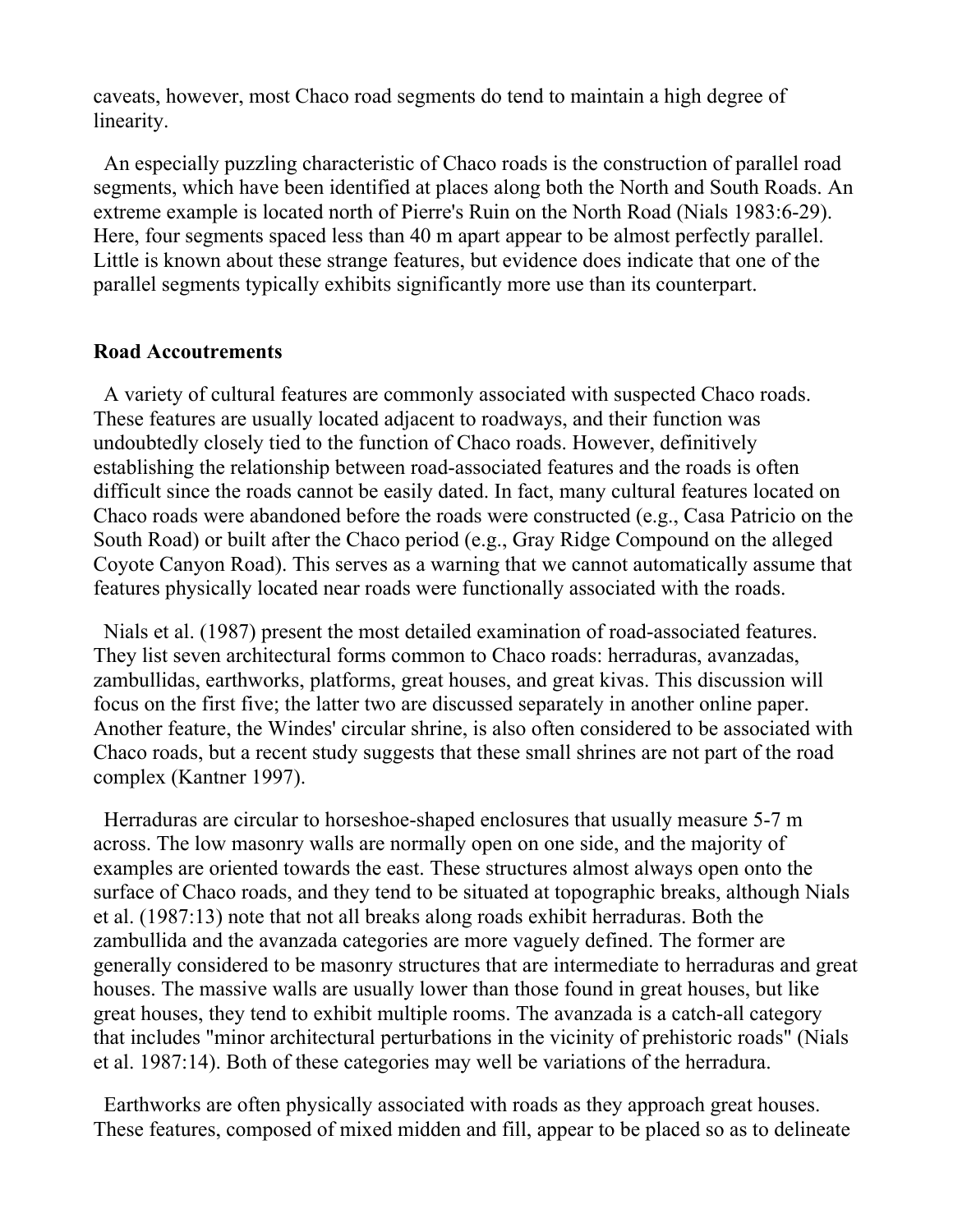an area surrounding a great house. They may therefore be more closely related to great house function than to road function, but they do serve to clearly delineate where roads enter great house sites. Similarly, a few large platforms composed of earth and rubble have been associated both with great house features and with roads. These platforms are so rare that no clear patterning can be identified (e.g., Vivian 1995; Nials et al. 1987:16).

 One additional feature should be considered when discussing Chaco roads: associated artifacts. In general, few artifacts have been found on the roadways, and there seems to be considerable variability in the quantities and types of artifacts found on different roadways. For example, Kincaid et al. (1983:9-76) note that high percentages of imported and decorated wares are associated with the North Road along with a preponderance of jars. In contrast, the South Road is characterized by comparatively higher proportions of utility wares and local ceramics and more bowls. Similar frequencies were identified for the short road segments around Pueblo Alto, leading Windes (1991:124) to conclude that "most canyon ceramic breakage along roads was related to jar transport" while noting that "water would be a major requirement for inhabitants [of Chaco Canyon.]" Non-ceramic materials are extremely uncommon on Chaco roadways, as are domestic features such as hearths (Nials et al. 1987:25).

#### Regional Distribution

 Since the early 1980s, nearly 100 separate road segments have been associated with the Chaco Anasazi. Early archaeological discussions of these roads tended to consider them as long, continuous routes originating in Chaco Canyon and connecting with outlying areas on the edge of the San Juan Basin (e.g., Mathien 1991:Figure 10-2). However, intensive investigations of several of these alleged roadways have demonstrated that many are actually historic roads, while others are short segments that do not extend as far as originally projected (e.g., Kincaid et al. 1983; Nials et al. 1987). This research has led to a new perspective that sees most Chaco roads as having been primarily short segments associated with great houses, while few roadways traversed long distances (Roney 1992).



 There are nine major routes that some scholars contend were Chaco roadways extending substantial distances. Of these, only two have been at least partially confirmed through aerial and ground reconnaissance (Vivian 1995:11). The North Road, which runs north out of Chaco Canyon and ends at Kutz Canyon, is regarded by many scholars as the best example of a lengthy Chaco roadway. Although its 50 km length has been surveyed on the ground, intensive mapping was conducted on only a small portion of this route, from Pueblo Alto to Pierre's Ruin Complex (Stein 1983: Figure 8-4). These investigations indicate that most of the route consists of numerous short segments. The remainder of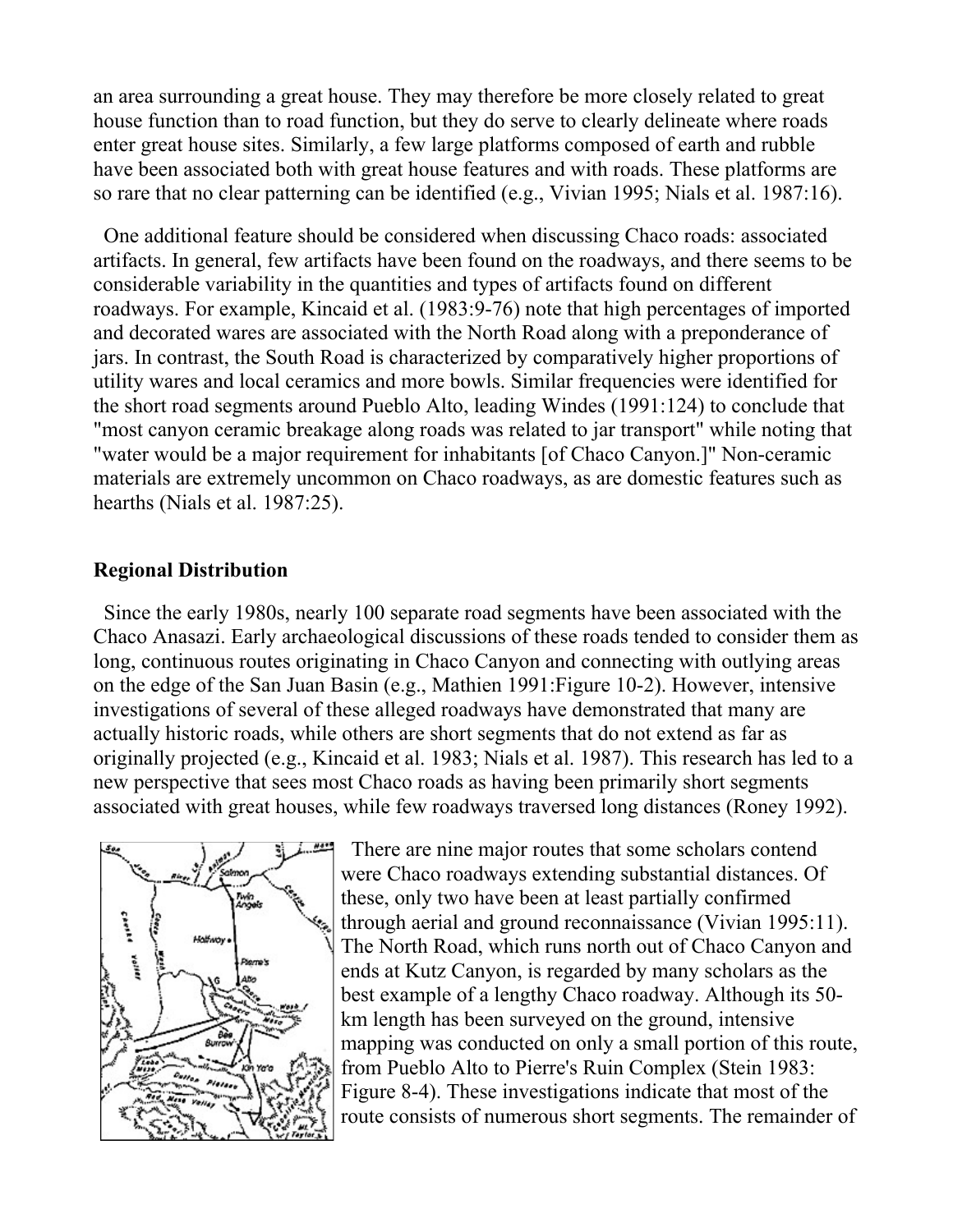the North Road in this area assumedly has been destroyed by natural processes or was never formally defined using a constructed roadbed. A similar situation exists for the South Road, which was also checked on the ground (Nials et al. 1987). Like the North Road, the 51-km South Road projected from Chaco Canyon to Hosta Butte is characterized by segments of constructed road separated by long stretches where no roadway could be identified. Although the separate segments for both major roadways seem to align on the projected routes, it is important to remember that neither route can be verified to have been a long, continuous, constructed road.

Further archaeological investigation has demonstrated that several of the remaining projected routes are not the lengthy Chaco roadways they were once believed to be. For example, the alleged Southeast Road from Chaco Canyon to the San Mateo Ruin and the Mexican Springs Road to the west could not be verified despite intensive ground survey (Nials et al. 1987:20). For other roadways, only short segments of constructed road have been identified along their proposed routes. Examples include the Coyote Canyon Road extending from Chaco Canyon southwest into the San Juan Basin and the Ahshislepah Road running northwest from the canyon to Black Lake (Nials et al. 1987). Whether the short segments located along these routes confirm the presence of lengthy roadways connecting Chaco Canyon with other parts of the San Juan Basin is still uncertain.

While confirming the existence of long, continuous roadways emanating from Chaco Canyon has proven to be a difficult endeavor, archaeologists have identified an increasing number of short and seemingly unconnected road segments located throughout the northern Southwest. Roney (1992) recently listed all of the prehistoric roads associated with the Chaco Anasazi. Many of the 70 road segments that Roney lists are concentrated in and around Chaco Canyon (see also Windes 1991), but probable segments are also found as far away as eastern Arizona, southwestern Colorado, and southeastern Utah. The number of these disjointed segments keeps growing; as many as 21 new segments were recently identified in the area around Aztec Ruin (Stein and McKenna 1988).

 Most short road segments are associated with great houses or great kivas, with one terminus often contiguous to the structure. These segments then seem to disappear after proceeding a short distance of usually not over 3-4 km. This could indicate one or a combination of three scenarios:

1) the roads once extended further, but they have since been destroyed;

2) formally constructed roads never extended any further than the extant termini, but the routes projected beyond the constructed roadway were still used;

or 3) the roads never extended further, and people never traveled beyond the current termini. In support of the latter scenario, numerous short segments proceed short distances to springs, shrines, or other local features (e.g., Windes 1991:120-122; Kantner 1997). Fowler and Stein (1992) also note that many short road segments in the area south of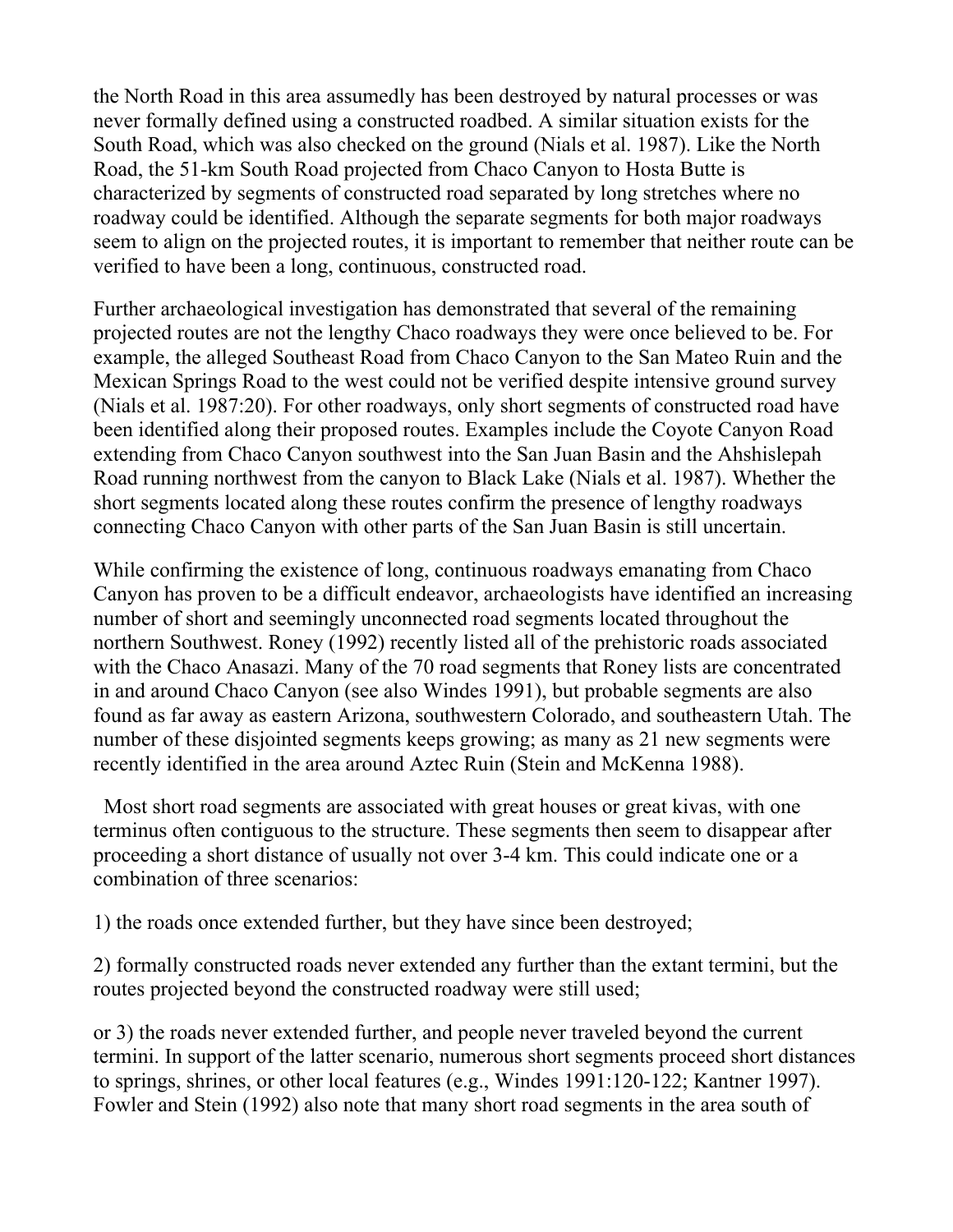Chaco Canyon appear to have connected occupied great houses with older, abandoned Chaco architecture located nearby, although this pattern may postdate the Chaco period.



 The overall picture of prehistoric road distribution in the northern Southwest seems to indicate two different types of roadways. The first, characterized best by the North and South Roads, is the long "artery" extending from Chaco Canyon to outlying areas on the edges of the San Juan Basin. The second type of road is the segment that seems to emanate from a great house or great kiva and extend only a short distance. The latter is associated both with architecture in Chaco Canyon itself and with the numerous great houses and great kivas scattered over the northern Southwest.

## Dating Chaco Roads

 Developing a clear understanding of the function of Chaco roads requires accurate dates for the various

segments. However, dating roadways has proven to be difficult. In general, few artifacts can be definitively associated with outlying roadbeds, leading archaeologists to rely on the dates of nearby architectural features to determine when roads were in use. The result is that the proposed dates for most Chaco roads are not very precise or dependable.

 Kincaid et al. (1983:9-34-9-46) attempted to date the North Road, South Road, and the Ahshislepah Road using mean ceramic dating on small collections associated with each roadway. They concluded that the South Road generally dates to the A.D. 900s, while the North and Ahshislepah Roads date to the late A.D. 1000s. Recently, Windes (1991:125- 126) employed a more accurate multidimensional scaling analysis to date the relatively artifact-rich road segments in Chaco Canyon. The results indicate that most of these roads date to the latter part of the A.D. 1000s and the early A.D. 1100s. Windes' study included a short segment of the South Road, and in contrast to the 1987 study, he concluded that this segment dates to the late A.D. 1000s. The general impression from the few studies that have dated Chaco roads is that a few may have been built in the early A.D. 1000s, but that the majority were constructed after A.D. 1050 and were mostly unused after A.D. 1150 (see also Nials et al. 1987:25).

#### Conclusions

 Research on prehistoric Chaco roads is currently undergoing major changes. Because many of the alignments identified during aerial reconnaissance are in fact historic roads (e.g., portions of the Southeast Road), there is now less of a tendency to project alignments all over the San Juan Basin without first evaluating the evidence on the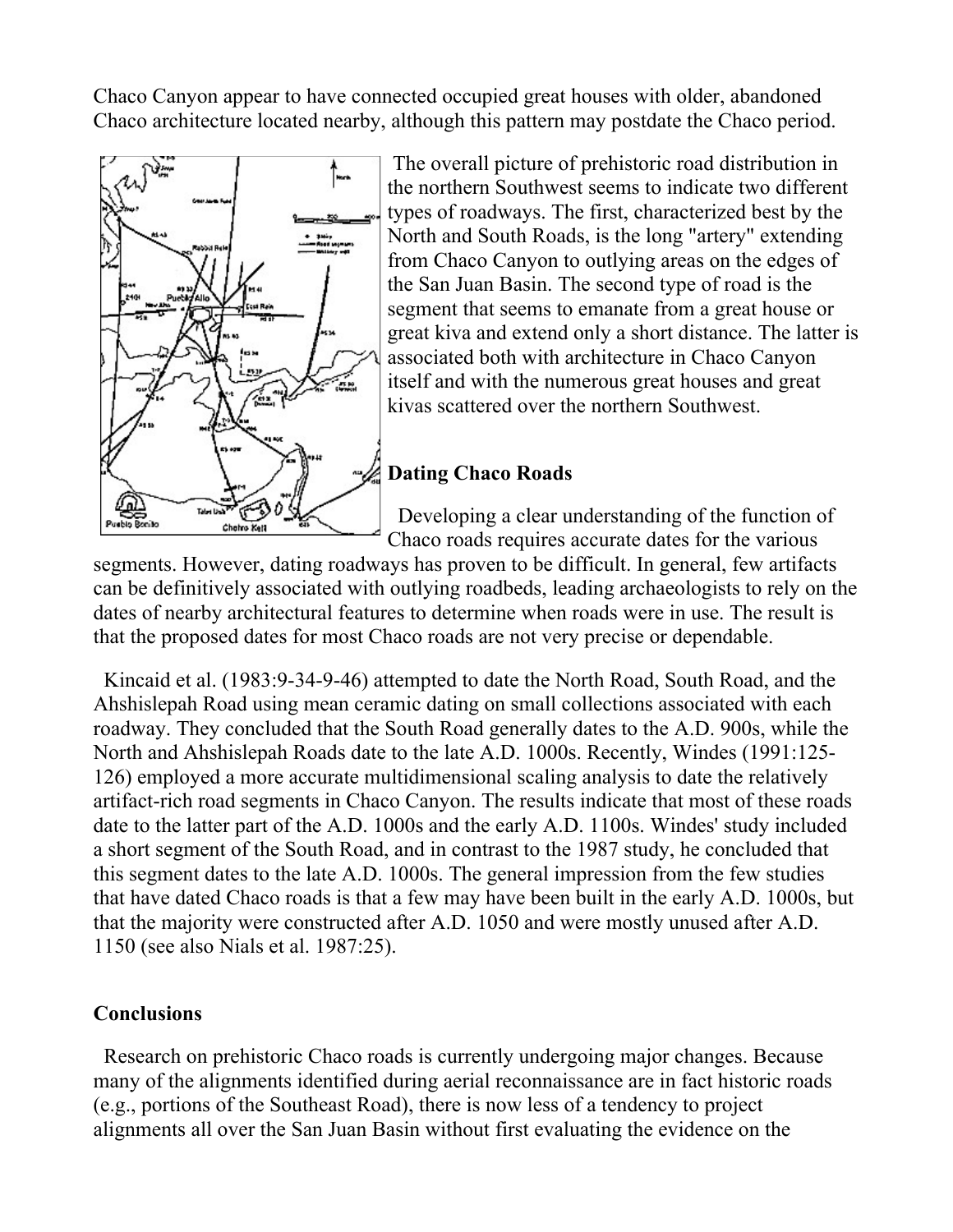ground. Archaeologists realize that the "connect-the-dots" approach is dangerous in the face of increasing numbers of identified segments over a larger area of the Southwest. As a result, a series of new questions are beginning to emerge, a few of which are summarized here:

1) What makes a prehistoric alignment a "Chaco road?" Are there roadways that were not associated with the Chaco Anasazi, such as the Salt Mother Road near Zuni or the post-Chaco "roads through time"?

2) How is each road segment related to the overall cultural landscape? Most Chaco roads have been investigated using a narrow survey corridor, but clearly other nearby settlement patterning is relevant to understanding the function of roads.

3) Did all of the projected road segments actually exist? The tendency has been for archaeologists to explain missing road segments by alluding to various geomorphic processes. Scholars should more carefully consider where projected roadways should still appear, where they might be buried, and where they should have eroded away.

These and many more questions remain for archaeologists to consider as the investigation of Chaco roadways progresses.

### Bibliography

Gabriel, Kathryn 1991. Roads to Center Place. Boulder: Johnson Books.

Kantner, John

1997. "Evaluating Prehistoric Chaco Anasazi Roadways using Geographic Information Systems Technology." Manuscript submitted to Expedition Magazine.

Kincaid, Chris, J. R. Stein, and D. F. Levine

1983. "Road Verification Summary." In Chaco Roads Project Phase I, ed. C. Kincaid, pp. 9-1 - 9-78. Albuquerque: Bureau of Land Management New Mexico State Office.

Lyons, Thomas R. and Robert K. Hitchcock

1977. "Remote Sensing Interpretation of an Anasazi Land Route System." In Aerial Remote Sensing Techniques in Archaeology, ed. T. R. Lyons and R. K. Hitchcock, pp. 111-134. Reports of the Chaco Center No. 2. Albuquerque: University of New Mexico and National Park Service.

Mathien, Frances J. 1991. "Political, Economic, and Demographic Implications of the Chaco Road Network.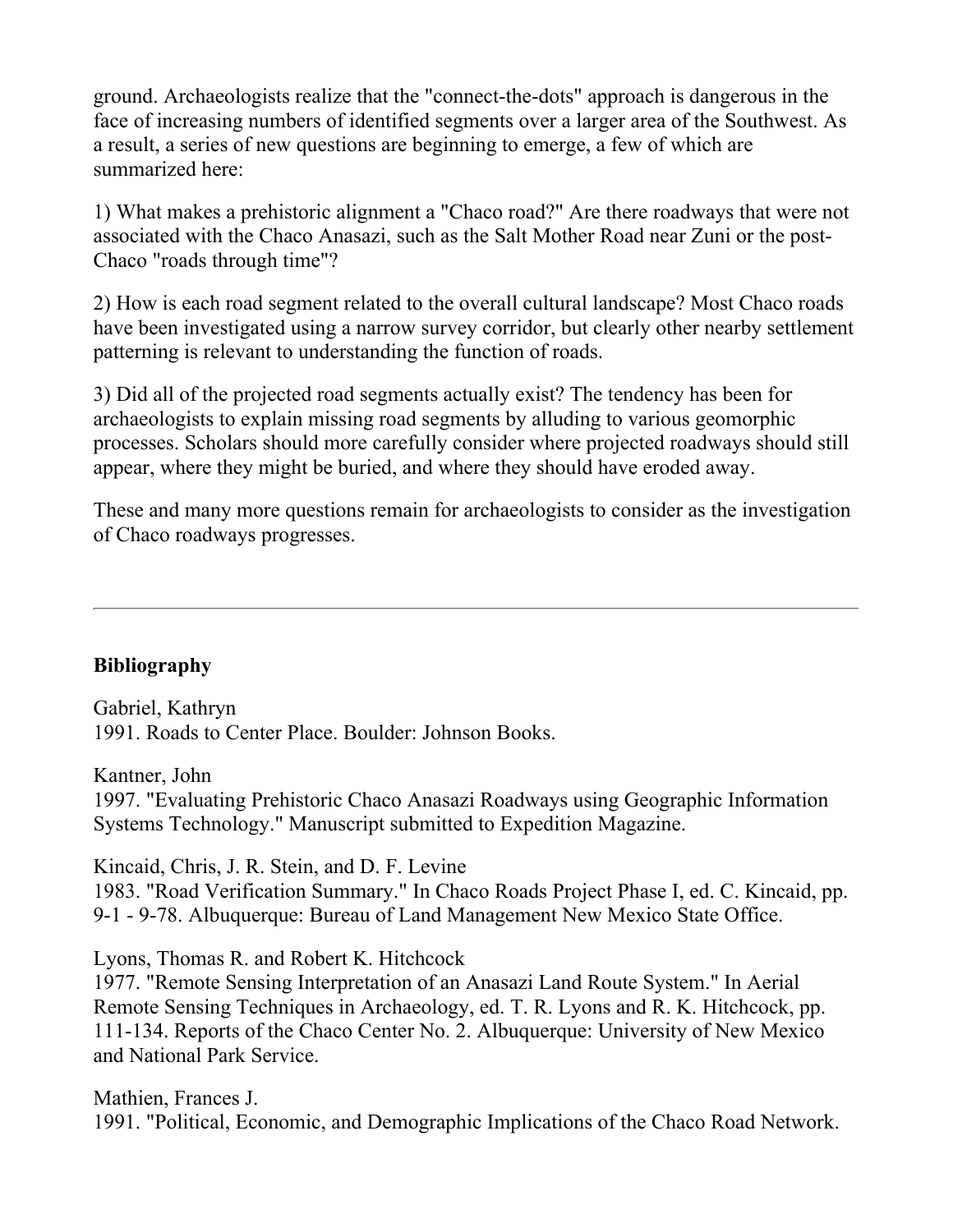In Ancient Road Networks and Settlement Hierarchies in the New World, ed. C. D. Trombold, pp. 99-110. Cambridge: Cambridge University Press.

Nials, Fred L.

1983. "Physical Characteristics of Chacoan Roads." In Chaco Roads Project Phase I, ed. C. Kincaid, pp. 6-1 - 6-50. Albuquerque: Bureau of Land Management New Mexico State Office.

Nials, Fred L., J. R. Stein, and J. R. Roney

1987. Chacoan Roads in the Southern Periphery: Results of Phase II of the BLM Chaco Roads Project. Cultural Resources Series I. Albuquerque, N.M.: U.S. Department of the Interior, Bureau of Land Management.

Obenauf, Margaret S.

1991. "Photointerpretation of Chacoan roads." In Ancient Road Networks and Settlement Hierarchies in the New World, ed. C. D. Trombold, pp. 34-41. Cambridge: Cambridge University Press.

Roney, John R.

1992. "Prehistoric Roads and Regional Integration in the Chacoan System." In Anasazi Regional Organization and the Chaco System, ed. D. E. Doyel, pp. 123-131. Maxwell Museum of Anthropology Anthropological Papers No. 5. Albuquerque: University of New Mexico.

Stein, John R.

1983. "Road Corridor Descriptions." In Chaco Roads Project Phase I, ed. C. Kincaid, pp. 8-1 - 8-15. Albuquerque: Bureau of Land Management New Mexico State Office.

Stein, John R. and Peter J. McKenna

1988. An Archaeological Reconnaissance of a Late Bonito Phase Occupation near Aztec Ruins National Monument, New Mexico. Santa Fe: Southwest Cultural Resources Center, National Park Service.

Vivian, R. Gwinn

1995. "Chacoan Roads: System Definition and Functional Interpretation." Unpublished manuscript in possession of author.

Windes, Thomas C.

1991. "The Prehistoric Road Network at Pueblo Alto, Chaco Canyon, New Mexico." In Ancient Road Networks and Settlement Hierarchies in the New World, ed. C. D. Trombold, pp. 111-131. Cambridge: Cambridge University Press.